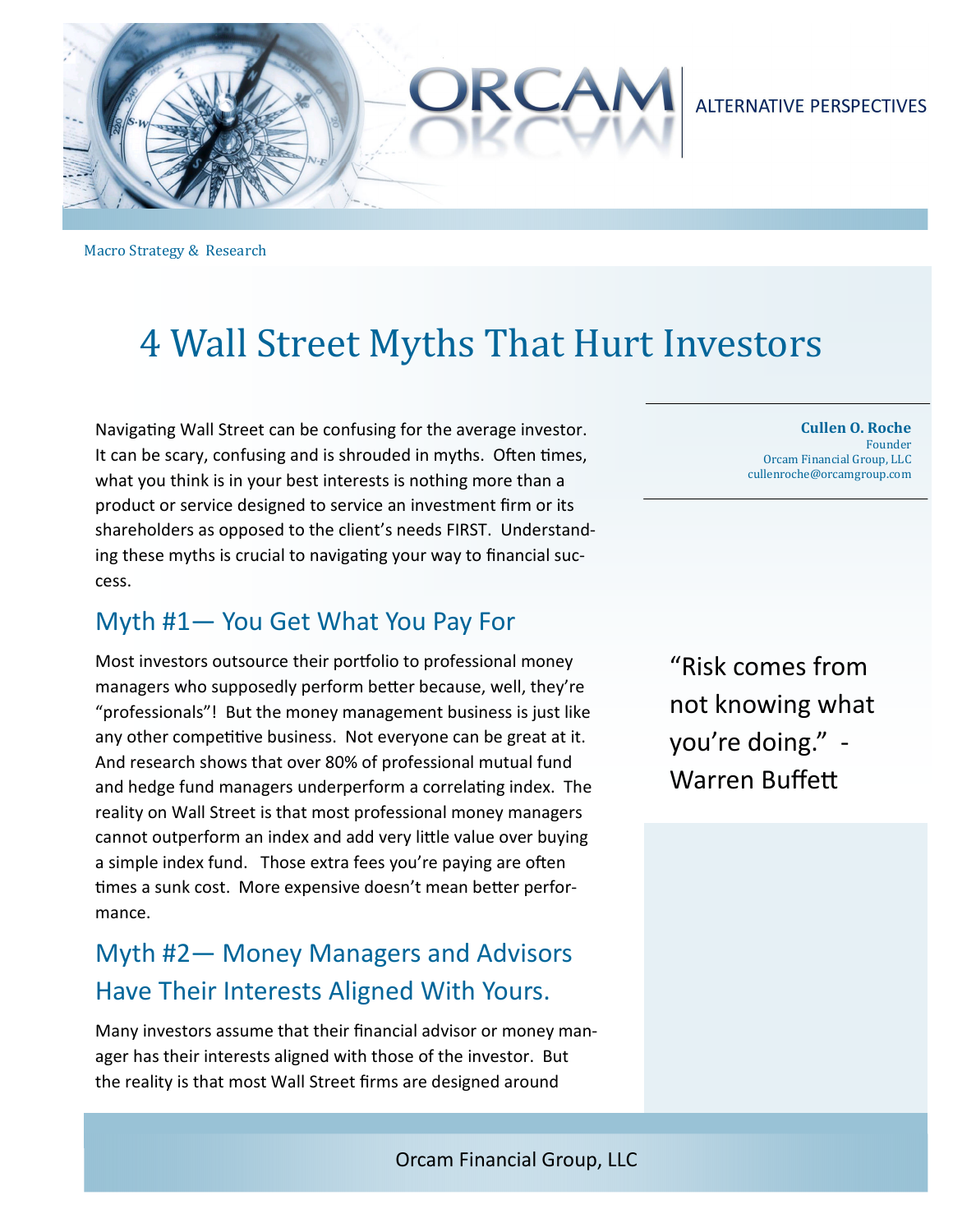the best interests of their shareholders and the firm. Most advisors and managers get paid regardless of their performance and have adopted an asset accumulation approach that maximizes recurring fees. Charging you higher fees is how most financial firms maximize profits. Most managers don't care how your portfolio performs in absolute terms just so long as they continue to sell the idea that they can "beat the market".

Most importantly, the majority of money managers view the concept of "risk" differently than their clients do. Investors perceive risk as the likelihood of not meeting their financial goals. In the markets this generally involves the risk of purchasing power loss and the risk of permanent loss. Most investors don't need to "beat the market" and would take too much risk in trying to do so. But this is how most money managers perceive risk. If they can't "beat the market" then they underperform their benchmark which creates career risk. This misaligns the client's perception of risk with the way the money manager perceives risk.

"We are all active investors. Proper portfolio construction isn't about being "active" or "passive". It's about understanding your risk tolerance and establish*ing a low fee, efficient portfolio that helps you achieve your financial goals."* 

# Myth #3- Buy and Hold or "Passive" Investing s the Best Approach

Many investors think they can just put a portfolio on auto-pilot and that they're "passively" investing in the market. But the devil is in the details. Proper portfolio construction is a process that involves a dynamic market and your personally dynamic financial goals. We don't live in a static financial world. Portfolio construction requires maintenance, rebalancing, risk adjusted dollar cost averaging and proper monitoring of the portfolio over the long-term.

Additionally, we have to accept that we're all "active" to some degree and no one can buy and hold an index without ever having to engage in the portfolio over its lifetime. Most importantly, anyone who is making a directional market bet of any type (index based or not) is indeed making macro forecasts. There is no such thing as "forecast free" investing. When we construct portfolios we need to understand these macro perspectives and embrace a certain degree of activity and forecasting within any portfolio. But most importantly, we need to construct that portfolio so that it is low fee, tax efficient, diversified and aligned with our personal financial goals. Don't be so dogmatic about the idea of "passive investing" that it actually works to your own detriment.